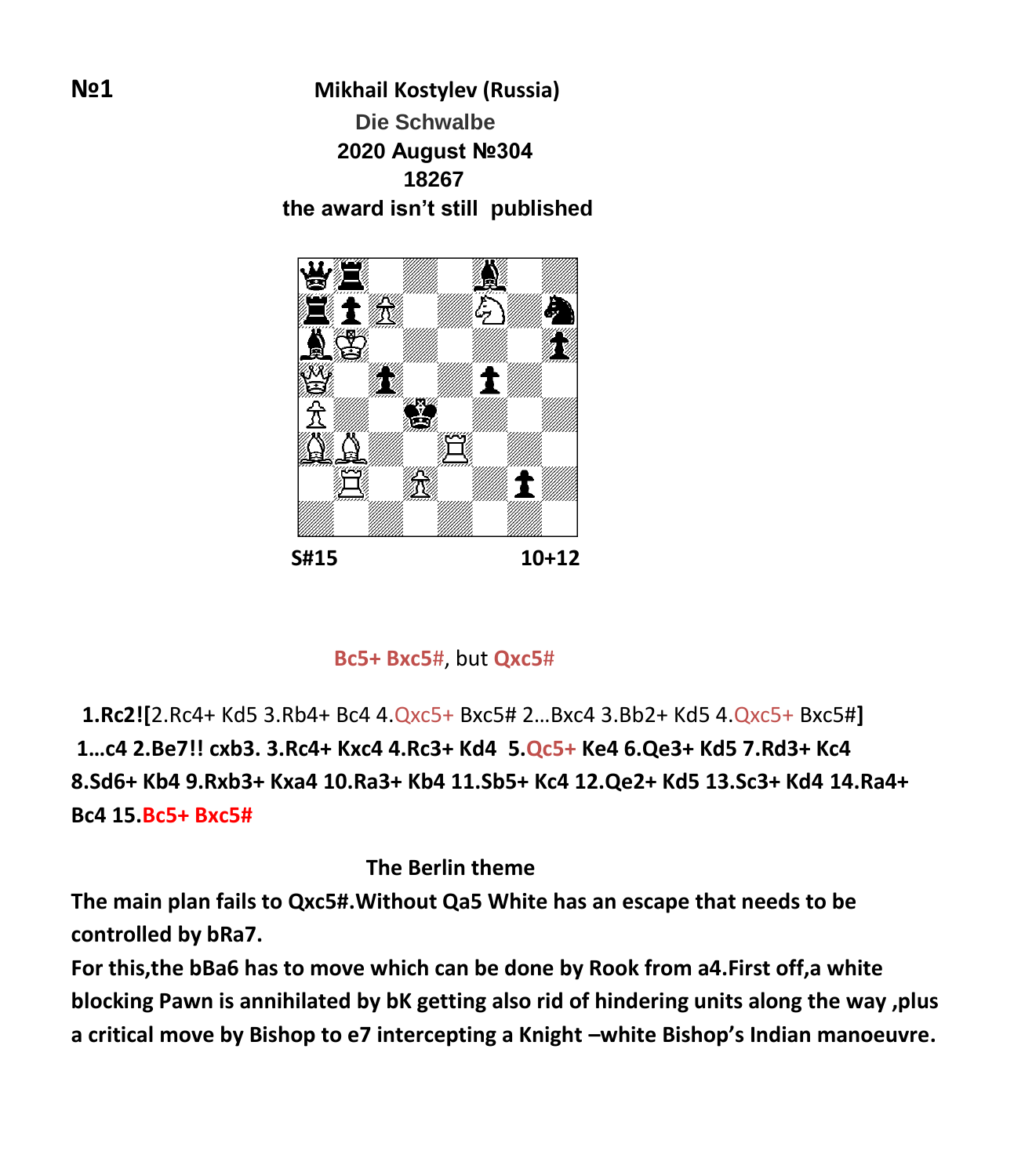**№2 Mikhail Kostylev (Russia) Московский конкурс-2021 www.selivanow.world 15.11.2021 3-5 Приз** À  $\tilde{\mathbf{T}}$  $\sum_{i=1}^{N}$ en de la factura<br>Marcola (1910)



White's plan **Sac7+ Sxc7#** is refuted by **Sdxc7#**

1.Be5?(2.Sc5+ Kxe5 3.d4+ Kxd4 4.e5+ Kxe5 5.Sd3+ Ke6 6.Sxc7+ Sxc7#)

…Kxe5 2.Qg7+ Ke6 3.Rf6+ Ke5 4.Rf8+ Ke6 5.Qg1! Ke5 6.Sf4! Sb6 7.Qc5+

Sd5 8.Sg6+ Ke6 9.Sxc7+ Sxc7# Model

1…Sb6!

**1.Be3!(**2.Sc5+ Ke5 3.Sd7+ Ke6 4.Sxc7+ Sxc7#) **Sb6 2.Sdxc7+ Ke5 3.Qc5+ Sd5 4.Se6! Kxe6 5.Qc4! Ke5 6.Rf5+ Ke6 7.Rf8! Ke5 8.Qd4+ Ke6 9.Sc7+ Sxc7# Model.**

 **The Berlin theme.**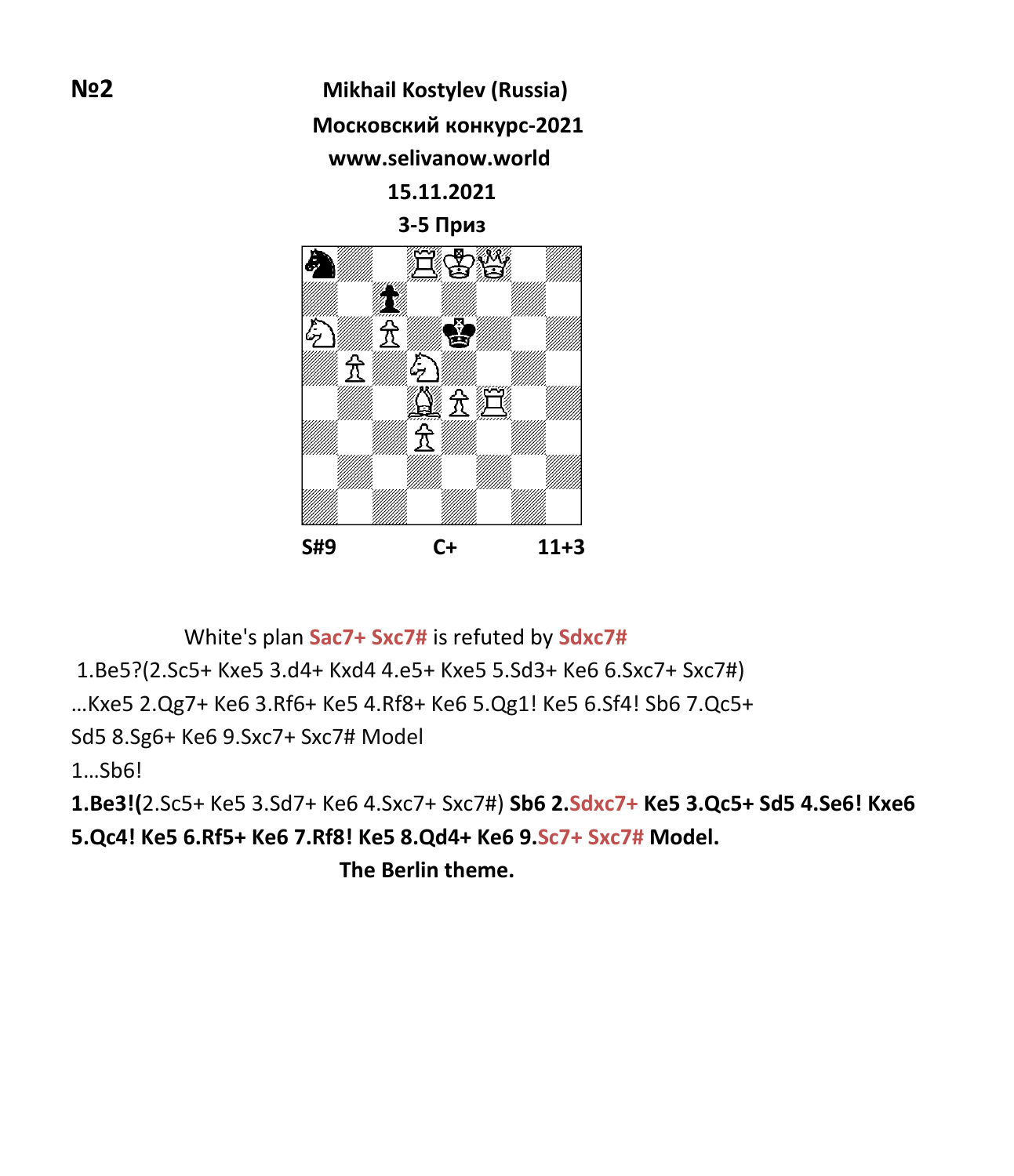**№3 Mikhail Kostylev (Russia) « Жигулевские Зори»-2021 SuperProblem, 25.12.2021.**

 **4 Приз**



**0.Kd3. 1.Qa3+ Kc4 2.Qa4+ Kd3 3.Qc2+ Ke3 4.Bd5! Qxe5 5.Qb3+ Qc3 6.Bd4+ Kd3 7.Qb1+ Qc2 8.Ke1! Qb1# model**

**1.Rg2!(zz) Kd3 2.Qa3+ Kc4 3.Qa4+ Kd3 4.Qc2+ Ke3 5.Rg1! Kf3 6.Rf5+ Ke3 7.Qf2+ Kd3 8.Qe2+ Qxe2# model**

**1…Kf3 2.Qf8+ Ke3 3.Qf2+ kd3 4.Qc2+ Ke3 5.Rg1! Kf3 6.Rf5+ Ke3 7.Qf2+ Kd3**

**8.Qe2+ Qxe2# model**

**1…Qe5 2.Qa3+ Qc3 3.Bh6+ Kd3 4.Sf4+ Kc4 5.Sd6+ Kd4 6.Bg7+ Ke3 7.Qc1+ Qd2 8.Be5! Qc1# model**

 **Гравюра-Аристократ**

 **Чешские динамические правильные эхо-маты.**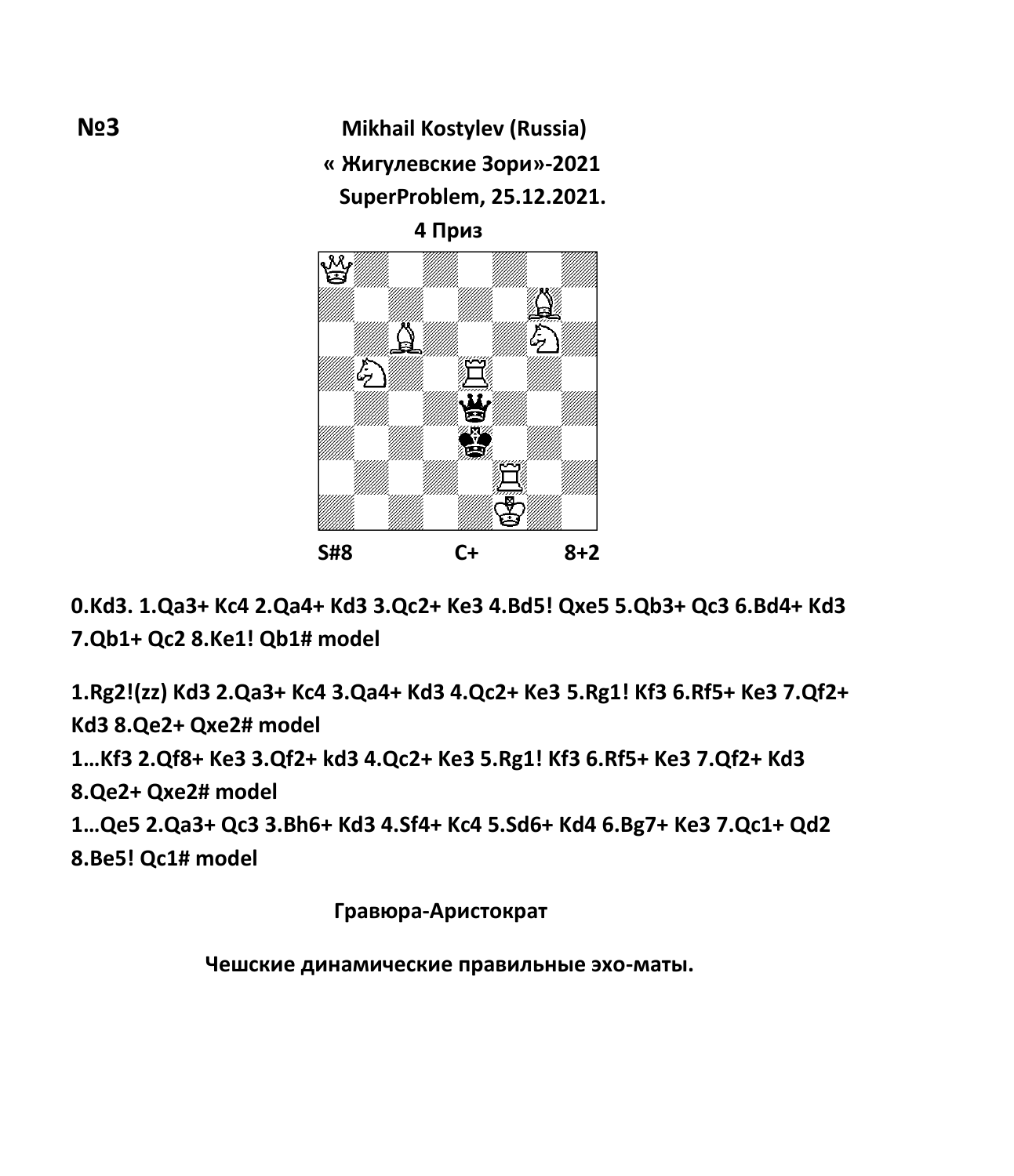**№4 Mikhail Kostylev (Russia) МК «Михаил Мишко» №41 (МК98)24 июня 2020 2 почетный отзыв**



## **План белых Sxh6+ Rxh6# опровергается Bxh6#**

**1.Rg8!**{ 2.Sd6+ Kxe7 3.Sc8+ Kf7 4.e6+ Kf6 5.Bxe3+ Ke5 6.Qf4+ Kxd5 7.Qc4+ Ke5 8.Rf5+ Kxf5 9.Qd5+ Kf6 10.Bg5+ hxg5#}

**1…Rh4/Rh5 2.Sd6+ Kxe7 3.Sc8+ Kf7 4.e6+ Kf6 5.Bg5+ Ke5 6.Bf6+ Kxd5 7.Qb5+ Kxe6 8.Qc6+ Kf7 9.Sd6+ (Switchback)Ke6 10.Sf5+(Switchback) Kf7 11.Sxh6+ Rxh6#**